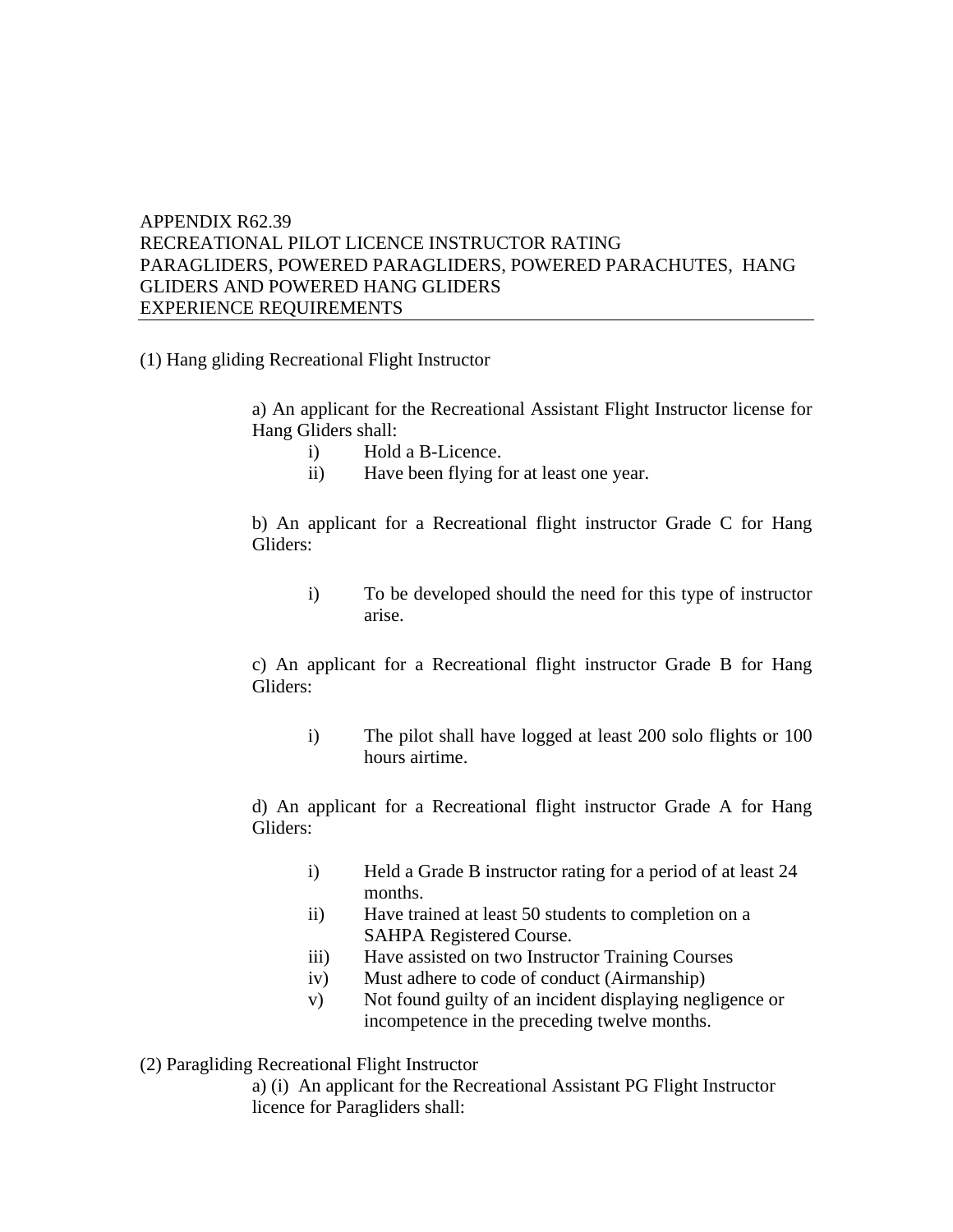i) Hold a valid Sport Class Rating

a) (ii) An applicant for the Recreational Assistant PPG Flight Instructor licence for Paragliders shall:

i) Hold a valid Sport Class Rating

a) (iii) An applicant for the Recreational Assistant PPC Flight Instructor licence for Paragliders shall:

i) Hold a valid tandem Class Rating

b) (i) An applicant for a Recreational PG flight instructor Grade C shall have:

- i) Tandem License held for minimum one year
- ii) A Total of 500 Flights (tandem and solo combined)
- iii) 100 tandem flights logged
- iv) 50 Tandem hours logged
- v) At least five different sites flown on tandem
- vi) 25km Tandem XC flown
- vii) Must be current (at least 20 tandem flights flown in past 6 months).
- viii) Not found guilty of an incident displaying negligence or incompetence in the preceding six months.
- ix) Must adhere to code of conduct (Airmanship)
- x) Hold a current basic level First Aid Certificate
- b) (ii) An applicant for a Recreational PPG flight instructor Grade C

## Still Under development and **reserved**

- b) (iii) An applicant for a Recreational PPC flight instructor Grade C
	- i) Minimum of 200 hours total time, 80 hours tandem and 2 years experience.
	- ii) Have a satisfactory safety record and safety orientated attitude to fly tandem as approved by the committee or License and Safety Officer.
	- iii) Must have passed the necessary theory examination
	- iv) Must have complied with the necessary practical requirements as detailed in **APPENDIX R62.26**
	- v) Hold the necessary medical certificate as detailed in SA CARS part 67 and SA CARS part 62
	- vi) Hold a current Basic level First Aid Certificate
	- vii) Hold a current restricted radio license
- c) (i) An applicant for a Recreational PG flight instructor Grade B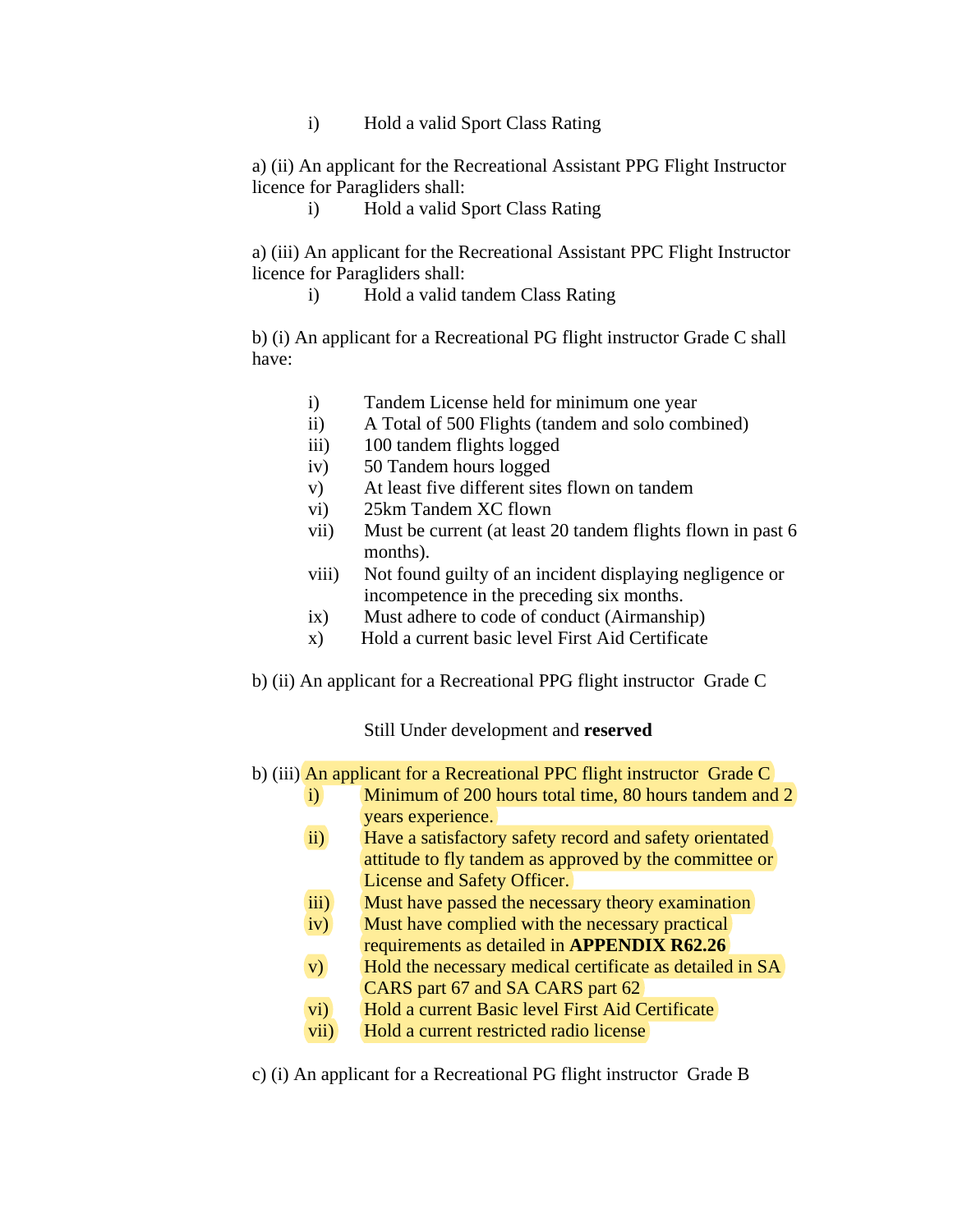- i) Achieved a paragliding Basic licence a minimum of 2 years prior.
- ii) Held a Sport rating for a period of at least 12 months.
- iii) Held a Recreational Assistant Flight Instructor Rating for at least 6 months
- iv) Completed a minimum of 300 high flights
- v) A minimum of 150hrs airtime.
- vi) Not found guilty of an incident displaying negligence or incompetence in the preceding six months.
- vii) Must adhere to code of conduct (Airmanship)
- viii) Passed an approved Instructor Training Course as per SA-CATS-FCL 62.09.3 and documented in APPENDIX R62.26
- ix) Completed all the practical tasks as per SA-CATS-FCL 62.09.5
- x) Must have completed a course given by under PG ("Class A") Instructor once this grade of instructor is implemented in accordance with APPENDIX R62.26
- xi) Hold a Valid First Aid Certificate.
- xii) Hold necessary medical certificate as documented in SA CARS part 67.
- xiii) If wishing to Instruct via tandem must hold a Grade C Rating

c) (ii) An applicant for a Recreational PPG flight instructor Grade B (without being a PG instructor)

- i) Must have logged 300 flights and 150 hours on a PPG
- ii) Must have held the PPG license for 24 months
- iii) Must have trained under PPG ("Class A or B") Instructor for 20 days (Days to be logged and submitted with application).
- iv) Write and pass the PG Instructor exam
- V) Have a 6-months incident-free PG and PPG flying record.
- vi) Valid First Aid Certificate.
- vii) Must have held PPG License for 36 months
- viii) Hold necessary medical certificate as documented in SA CARS part 67.

c) (iii) An applicant for a Recreational PPG flight instructor Grade B (already a current PG instructor)

- i) Must have logged 100 flights and 50 hours on a PPG
- ii) Must have held the PPG license for 6 months
- iii) Must have trained under PPG ("Class A or B") Instructor for 20 days (Days to be logged and submitted with application).
- iv) Write and pass the PG Instructor exam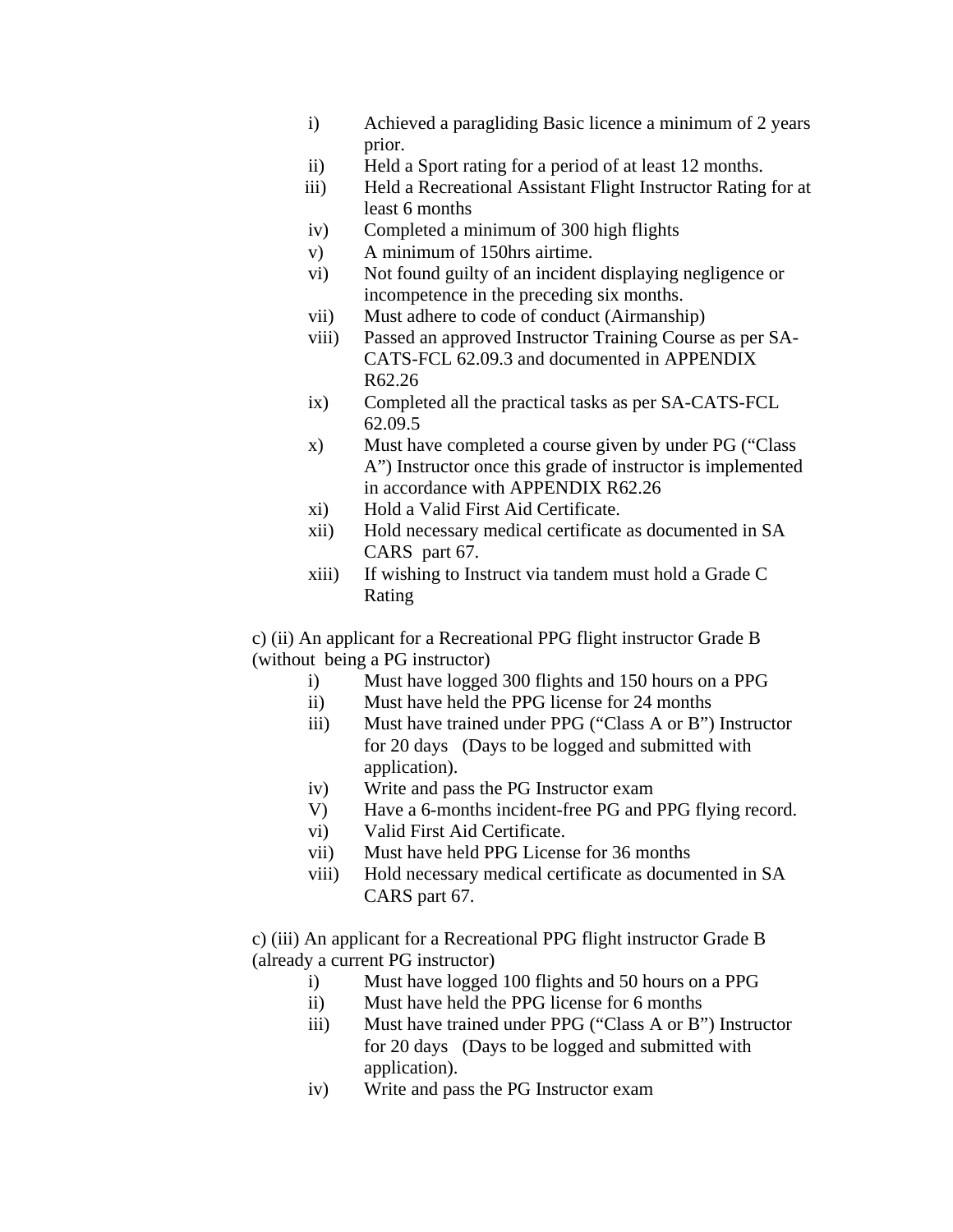- v) Have a 6-months incident-free PG and PPG flying record.
- vi) Valid First Aid Certificate.
- vii) Must be a current PG Instructor.
- viii) Must have held PG Instructor rating for 12 months
- ix) Must have licensed 6 PG students since becoming "PG Instructor". (Names of PG students to be submitted with application)
- x) Must have trained under PPG ("Class A or B") Instructor for 5 days and a minimum of 25 hours. (Days and hours to be logged and submitted with application).
- xi) Have a 6-months incident-free PG and PPG flying record.
- xii) Valid First Aid Certificate.

c) (iv) An applicant for a Recreational PPC flight instructor Grade B without being a PG instructor:

- i) Must have logged 300 flights and 300 hours on a PPG
- ii) Must have held the PPG license for 24 months
- iii) Must have a minimum of 40 hours duel pattering (flying in passenger position) instruction
- iv) Write and pass the PPC Instructor exam
- v) Have a 6-months incident-free PG and PPG flying record.
- vi) Hold a Valid First Aid Certificate.
- vii) Must have held PPC License for 36 months
- viii) Hold necessary medical certificate as documented in SA CARS part 67.
- ix) Hold a current restricted radio license
- d) (i) An applicant for a Recreational PG flight instructor Grade A:
	- i) Hold a Grade C instructor rating.
	- ii) Held a Grade B instructor rating for a period of at least 24 months.
	- iii) Have trained at least 50 students to completion on a SAHPA Registered Course.
	- iv) Have assisted on two Instructor Training Courses in accordance with APPENDIX R62.26
	- v) Must adhere to code of conduct (Airmanship)
	- vi) Not found guilty of an incident displaying negligence or incompetence in the preceding twelve months.
- d) (ii) An applicant for a Recreational PPG flight instructor Grade A